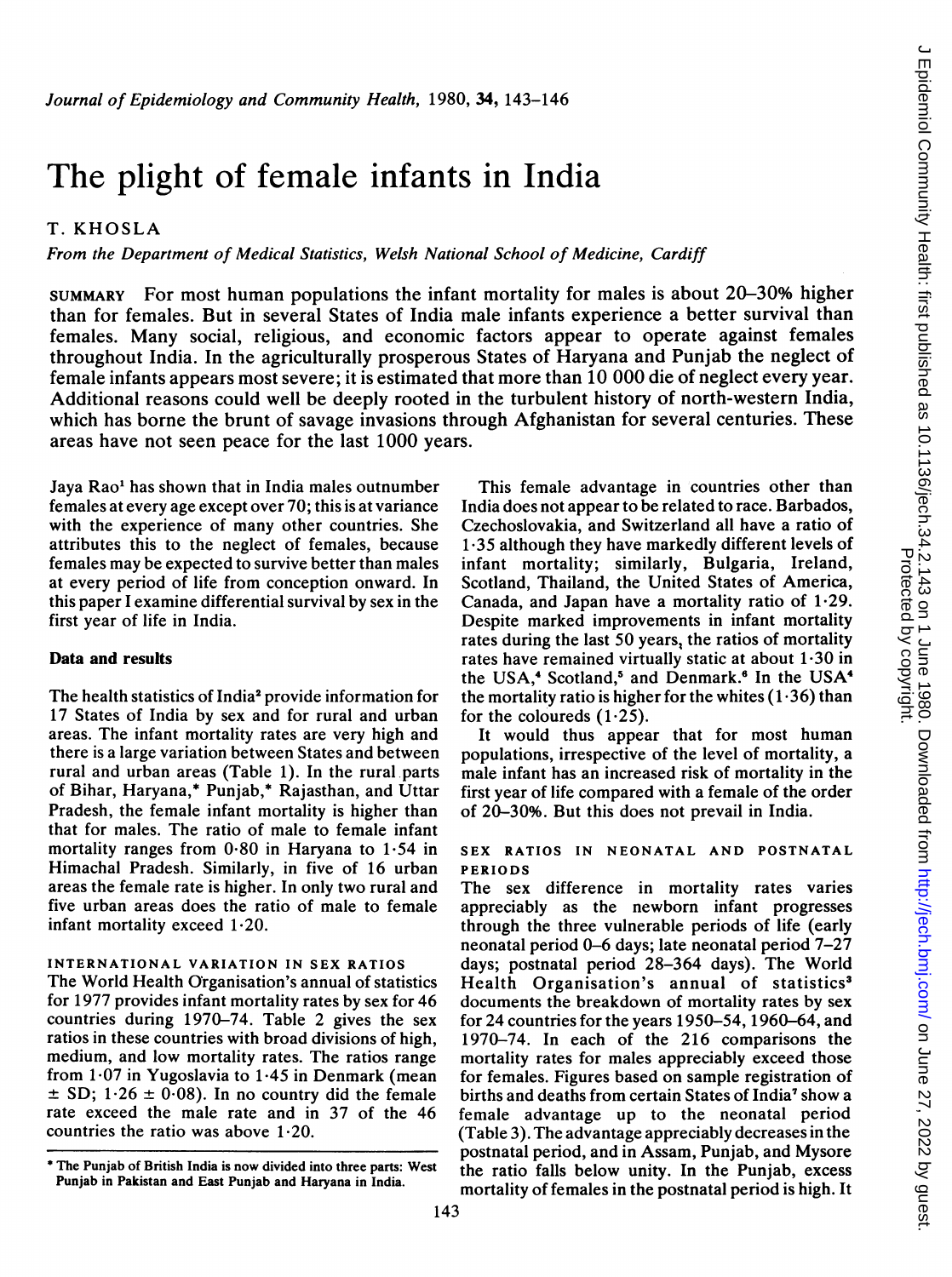144 **T.** Khosla

|              |                      | Rural     |           |          | Urban     |           |                          |  |
|--------------|----------------------|-----------|-----------|----------|-----------|-----------|--------------------------|--|
| <b>State</b> |                      | Male      | Female    | M.F      | Male      | Female    | M: F                     |  |
|              | Andhra Pradesh       | 136.6     | $107 - 3$ | 1.27     | $88-8$    | $68 - 0$  | 1.31                     |  |
| 2.           | Assam                | 142.3     | 134.3     | 1.06     | $91 - 1$  | $64 - 1$  | $1 - 42$                 |  |
| 3.           | <b>Bihar</b>         | $102 - 2$ | 110.9     | $0.92*$  | 678       | $85 - 2$  | $0.80*$                  |  |
| 4.           | Gujarat              | $160 - 8$ | 157.5     | $1 - 02$ | $128 - 2$ | 133.8     | $0.96*$                  |  |
| 5.           | Haryana              | 73.7      | 92.0      | $0.80*$  | 59.0      | $64 - 1$  | $0.92*$                  |  |
| 6.           | Himachal Pradesh     | $185 - 1$ | $120 - 2$ | 1.54     | $81 - 4$  | $68 - 6$  | $1 - 19$                 |  |
|              | Jammu and Kashmir**  | $100 - 7$ | 84.5      | 1.19     |           | -         | $\overline{\phantom{0}}$ |  |
| 8.           | Karnataka            | $105 - 1$ | 96.9      | $1 - 08$ | 83.3      | 62.1      | 1.34                     |  |
| 9.           | Kerala               | 59.2      | 52.5      | $1 - 13$ | 41.5      | 37.9      | $1 - 09$                 |  |
| 10.          | Madhya Pradesh       | $161 - 0$ | 141.8     | 1.14     | 114.9     | $111 - 4$ | $1 - 03$                 |  |
| 11.          | Maharashtra          | $107 - 5$ | $97 - 1$  | $1 - 11$ | $88 - 4$  | $80 - 0$  | $1 - 10$                 |  |
| 12.          | Orissa               | $144 - 7$ | 134.9     | 1.08     | $108 - 7$ | $97-4$    | $1 - 12$                 |  |
| 13.          | Punjab               | $98 - 0$  | $110-0$   | $0.89*$  | $96 - 8$  | 75.3      | 1.29                     |  |
| 14.          | Rajasthan            | $144 - 1$ | $153 - 2$ | $0.94*$  | $106 - 8$ | 101.9     | 1.05                     |  |
| 15.          | Tamil Nadu           | $136 - 1$ | $131 - 4$ | 1.04     | 111.8     | 67.2      | 1.66                     |  |
| 16.          | <b>Uttar Pradesh</b> | $158 - 8$ | 172.4     | $0.92*$  | 109.5     | 110.9     | $0.99*$                  |  |
| 17.          | West Bengal          | $115-4$   | $111 - 2$ | 1.04     | 57.6      | $64 - 7$  | $0.81*$                  |  |
|              | <b>ALL INDIA</b>     | $138 - 1$ | 134.5     | $1 - 03$ | 94.2      | $85-1$    | $1 - 11$                 |  |
|              | Inter-State          |           |           |          |           |           |                          |  |
|              | Mean                 | $125 - 4$ | $118 - 1$ | $1 - 07$ | 89.7      | $80 - 8$  | 1.14                     |  |
|              | <b>SD</b>            | $33 - 8$  | 29.9      | 0.17     | 23.9      | 24.4      | 0.22                     |  |
|              |                      |           |           |          |           |           |                          |  |

Table <sup>1</sup> Sex ratios ofinfant mortality rates for rural and urban areas of17 States in India, 1970. (Rates per 1000 live births)

'Ratios of less than 1-0

"Figures from the urban areas of Jammu and Kashmir are excluded. <sup>I</sup> suspect a gross printing error.

|             | Table 2 Distribution of male to female infant mortality ratios and countries by levels of infant mortality rates for males |  |  |  |
|-------------|----------------------------------------------------------------------------------------------------------------------------|--|--|--|
| $(1970-74)$ |                                                                                                                            |  |  |  |

| HIGH<br>40+        |          | Infant mortality rates per 1000 live births<br><i><b>MEDIUM</b></i><br>$20 - 39$ |          | LOW<br>$<$ 20            | : چ<br>copytight |
|--------------------|----------|----------------------------------------------------------------------------------|----------|--------------------------|------------------|
|                    |          | M: F ratios of infant mortality rates                                            |          |                          |                  |
| <b>Barbados</b>    | 1.35     | Austria                                                                          | 1.34     | Australia                | $1 - 31$         |
| Chile              | $1 - 17$ | Belgium                                                                          | $1 - 31$ | Canada                   | 1.29             |
| Costa Rica         | $1 - 24$ | Bulgaria                                                                         | 1.29     | Denmark                  | 1.45             |
| Dominican Republic | $1 - 17$ | Cuba                                                                             | 1.27     | <b>England and Wales</b> | $1 - 31$         |
| Ecuador            | $1 - 11$ | Czechoslovakia                                                                   | 1.36     | Finland                  | 1.27             |
| El Salvador        | $1 - 19$ | Germany                                                                          | 1.31     | France                   | 1.30             |
| <b>Mauritius</b>   | 1.22     | Greece                                                                           | 1.19     | Japan                    | $1 - 29$         |
| Mexico             | $1 - 21$ | Honduras                                                                         | 1.06     | Netherland               | 1.30             |
| Romania            | 1.19     | Hong Kong                                                                        | 1.27     | New Zealand              | 1.30             |
| Uruguay            | 1.23     | Hungary                                                                          | 1.26     | Norway                   | 1.43             |
| Venezuela          | $1 - 23$ | Ireland                                                                          | 1.29     | Spain                    | 1.30             |
| Yugoslavia         | $1 - 07$ | N. Ireland                                                                       | $1 - 19$ | Sweden                   | 1.31             |
|                    |          | Israel                                                                           | 1.28     | Switzerland              | 1.36             |
|                    |          | Italy                                                                            | 1.25     |                          |                  |
|                    |          | Panama                                                                           | 1.22     |                          |                  |
|                    |          | Poland                                                                           | 1.32     |                          |                  |
|                    |          | Puerto Rico                                                                      | 1.25     |                          |                  |
|                    |          | Scotland                                                                         | 1.29     |                          |                  |
|                    |          | Thailand                                                                         | 1.29     |                          |                  |
|                    |          | Trinidad and Tobago                                                              | 1.24     |                          |                  |
|                    |          | United States of America                                                         | 1.29     |                          |                  |
| Number             | 12       |                                                                                  | 21       |                          | 13               |
| Mean ratio         | $1 - 20$ |                                                                                  | $1 - 27$ |                          | 1.32             |
| SD ratio           | 0.07     |                                                                                  | 0.06     |                          | 0.06             |

is of interest to note that the excess mortality of males experience observed in other countries, but it is in the perinatal period (ratio 1.57) reverses to during the postnatal period that the divergence  $\frac{23}{100}$ <br>become an excess mortality of females in the begins to arise.<br>postnatal period (ratio 0.63). In general it woul become an excess mortality of females in the begins to arise. postnatal period (ratio 0.63). In general it would seem that during the perinatal and neonatal periods the sex ratio of mortality is not far from the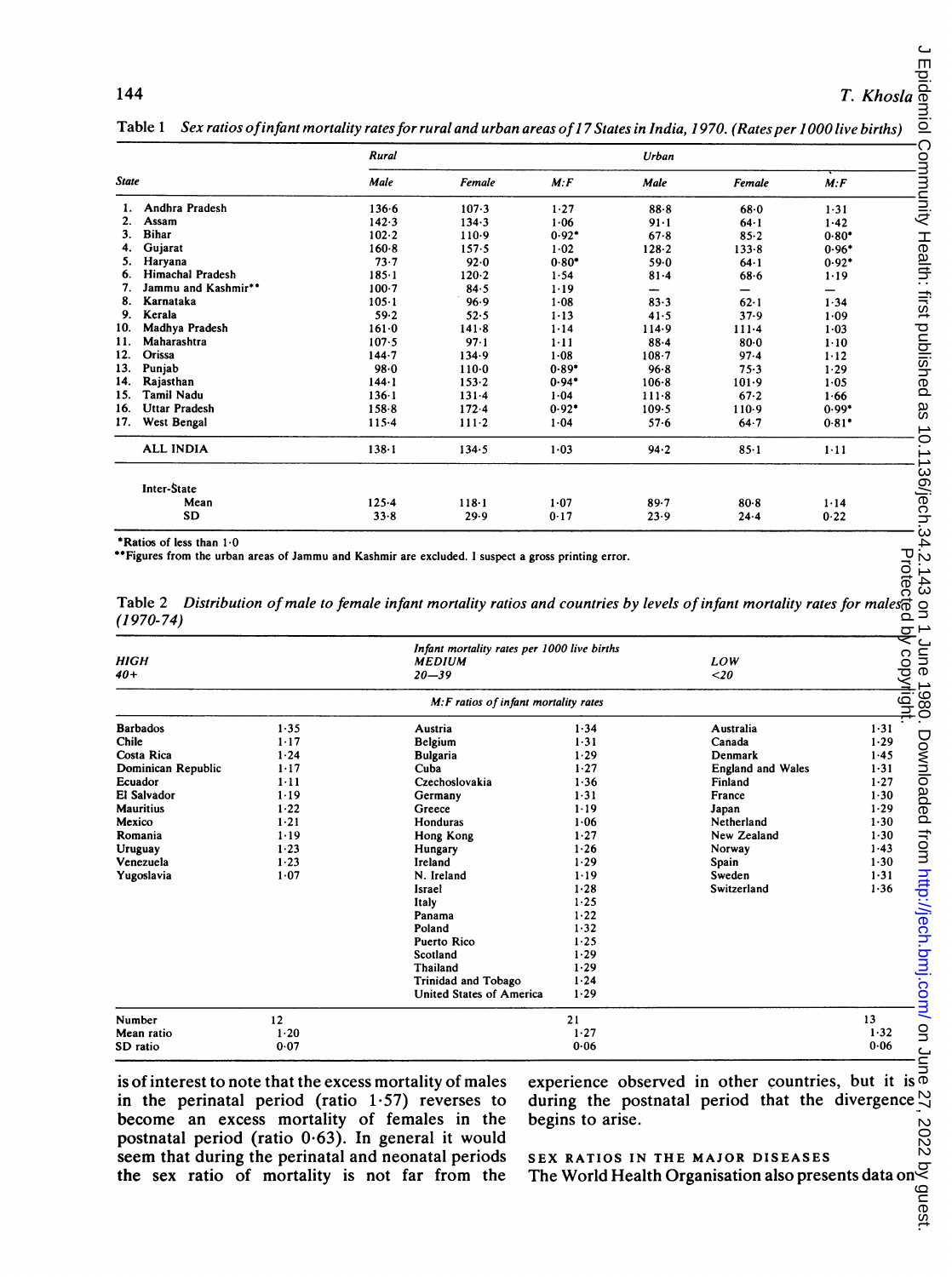Table 3 Sex ratios of mortality rates in neonatal and postnatal periods (Punjab 1969)

|                | Perinatal* | Neonatal**<br>$(0 - 27 \text{ days})$ | Postnatal**<br>$(28 - 364 \text{ days})$ | Infant**<br>l year |
|----------------|------------|---------------------------------------|------------------------------------------|--------------------|
| Male           | $34 - 6$   | $36-1$                                | 34.2                                     | $70-3$             |
| Female         | $22 - 1$   | 32.9                                  | $53 - 8$                                 | $86 - 7$           |
| Ratio<br>(M/F) | 1.57       | $1 - 10$                              | 0.63                                     | 0.81               |

Rates per 1000 total births (stillbirths + deaths within a week).

\*\* Rates per 1000 live births.

infant mortality by causes for several countries.<sup>3</sup> In countries with high infant mortality rates, the major causes are pneumonia, infection of the newborn, ill-defined diseases peculiar to early infancy, and infectious and parasitic diseases. Within the major disease groups the mortality for males is consistently higher than for females. In a country with a low infant mortality rate such as England and Wales, the major causes of mortality are congenital malformation, ill-defined diseases peculiar to early infancy, postnatal asphyxia, and pneumonia, which together account for over 60% of total infant deaths. Again, within these major groups the male mortality is consistently and appreciably higher than the female mortality.

# **Discussion**

These consistent trends establish beyond any doubt that nature provides a better survival for females than for males in every ethnic group, in every period of life during-the first year, and within every major cause of death in countries of both low and high infant mortality rates.

The finding that in several States of India male infants experience a better survival than females is contrary to the natural law of survival favouring females. In general, social, religious, and economic factors operate against females. Under the social conditions prevalent in several States, parents of girls are subject to heavy financial burdens to provide dowries. In the poor rural areas, where there is little food to go round, possibly relatively less nourishment goes to the female infants. Immunisation rates and medical care may also be lower for them. Jaya Rao' provides evidence that although protein energy malnutrition is more common among female children, more medical care is sought for boys. Hindu religion requires a son to perform the last rites of parents, and until recently laws of inheritance excluded daughters. The large majority in the poor regions of India lead a life of deprivation; the lot of males is bad and of females worse. Now the population pressure poses a formidable problem.

 $\epsilon$ 

Some glimmer of hope comes from the most densely populated State of Kerala<sup>8</sup> which has both the lowest infant mortality and a ratio of male to female mortality in the right direction (Table 1).

The neglect of female infants appears to be most severe in the north-western States of Haryana and Punjab. It is estimated that a low mortality ratio of 0-80 for the rural areas of Haryana, compared with a conservative expected ratio of 1-20 under natural conditions, would account for approximately 30 excess female deaths per 1000 live born females. In rural Punjab a low ratio of 0-89 would account for 28 excess female deaths per 1000. The reasons for this unnatural loss in Haryana and Punjab are not associated with apathy or poverty because these States are certainly the most prosperous in India; their granaries are said to feed the whole nation. Moreover, their male infant mortality rates are among the lowest in India (Table 1).

Additional historical factors appear to operate against females in these regions.9 During the turbulent centuries of wars and invasions, <sup>a</sup> woman was a liability to her family (see Appendix). In the whole of the north-western area there is a dearth of females; in the Rajput Tonna caste of Gwalior the proportion is as low as  $38.4%$  of the population.<sup>9</sup> Among the military castes the birth of <sup>a</sup> female child does not appear to be a happy occasion. According to hearsay, female infanticide was practised 50 years ago in some regions and today the neglect of female infants is a possibility that cannot be ruled out.

The plight of these infants in Haryana and Punjab needs alleviating at national level; it is estimated that more than 10 000 aged under 12 months die of neglect each year.

<sup>I</sup> thank Professor H. Campbell and Dr. R. G. Newcombe for helpful comments.

Reprints from Dr. T. Khosla, Department of Medical Statistics, Welsh National School of Medicine, Heath Park, Cardiff CF4 4XN.

# Appendix

# Turbulent history of North-western India9

Rajasthan and Punjab bore the brunt of many invasions between 1018 and 1739 through Afghanistan. For several centuries in these turbulent parts of India a woman was <sup>a</sup> liability to her family. It was difficult to protect her honour. Her life ceased when her protector, the husband, died. It was common for Rajput women to immolate themselves